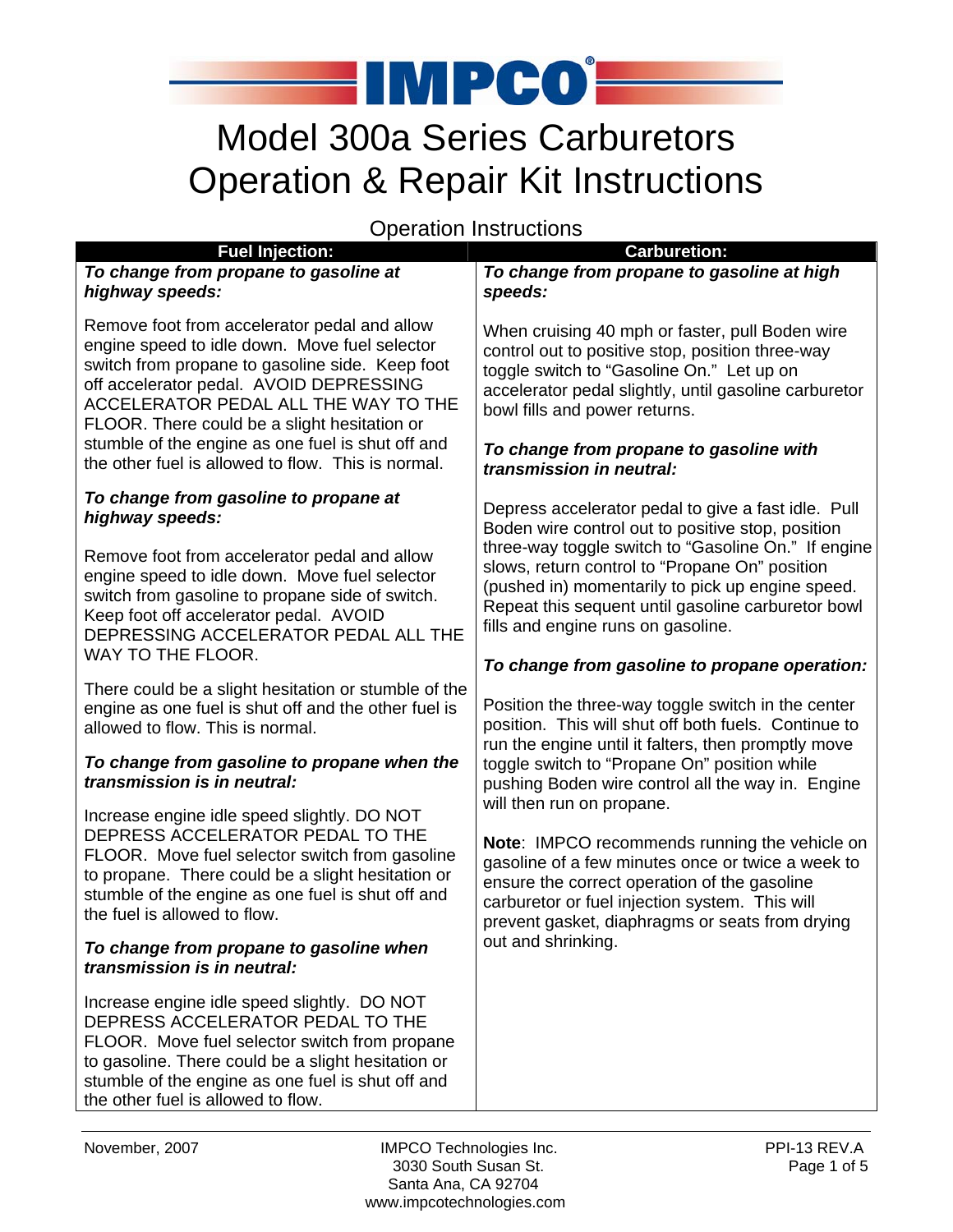

## Repair Kit Instructions

Important: Any maintenance, service or repair should be performed by trained and experienced service technicians. Proper tools and equipment should be used to prevent injury to the servicing technician, property or system components. Service repairs should always be performed in a safe environment and the technician should always wear protective clothing to prevent injury.

The IMPCO PPI-13 repair kit instructions will provide the technician information to successfully repair the Model 300A Carburetor. Always inspect the major casting pieces for damage, corrosion or cracks before attempting a service repair. Be sure the repair kit part number you are using is correct for the carburetor being serviced. Diaphragms are color coded and have different performance characteristics:

BLACK: Hydrin diaphragm material is the standard material and is well suited for the most common applications.

YELLOW: Silicone diaphragm material is the optional upgrade material that provides excellent flexibility in cold weather climates and is more resistant to chemical contamination.



*Model 300A Carburetor (without air cleaner)* 



**WARNING** 

Do not use Teflon tape to seal any fuel fittings. Failure to follow this warning may cause internal leaks resulting in serious injury and/or property damage.

| <b>PART#</b> | <b>DESCRIPTION</b>                                                                 |
|--------------|------------------------------------------------------------------------------------|
| RK300MA-1/20 | Major Repair Kit for Standard or -20 models with Hydrin Diaphragm                  |
|              | RK300MA-1/20-2 Major Repair Kit for Standard or -20 models with Silicone Diaphragm |
|              | RK300MA-50/70-2 Major Repair Kit for -50 or -70 models with Silicone Diaphragm     |
|              | RK300MI-1/20-2 Minor Repair Kit for Standard or -20 models with Silicone Diaphragm |
|              | RK300MI-50/70-2 Minor Repair Kit for -50 or -70 models with Silicone Diaphragm     |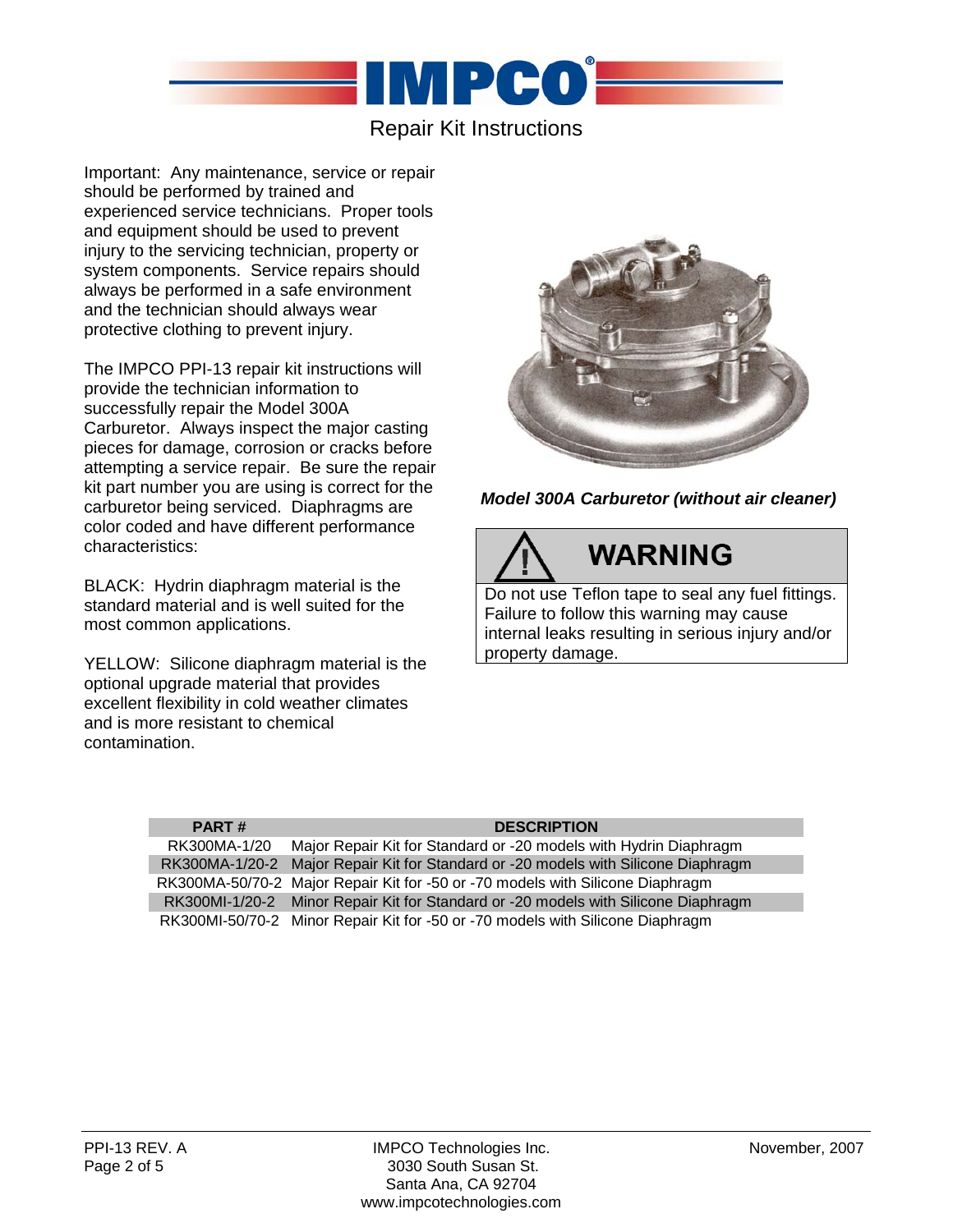

| + Screw, 10-24 x 5/8" SEMS (3)<br>S1-3<br>1<br>$\overline{2}$<br>P3-2<br>Plug, idle adjustment<br>Elbow with Power Adjustment<br>3<br>BE1-4<br>*† Gasket, Gas Elbow<br>4<br>$G1-2$<br>5<br>*† Ring, Seal Retainer<br>R <sub>1</sub> -9<br>*+ Seal, idle screw<br>6<br>$S3-3$<br>Elbow Assy<br>7<br>BE1-4-1<br>Screw, idle adjustment<br>8<br>$S1 - 15$<br>* Seat, Gas Valve (RK300MI-1/20-2 only)<br>S4-2<br>9<br>Seat, Gas Valve (RK300MI-50/70-2 only)<br>S4-20<br>*<br>CA300A-M, CA300A-M-3, CA300A-20M, CA300A-A-2)<br>$V2 - 11$<br>Valve Gas Mixer (CA300A-50/70 Only)<br>$V2-39$<br>10<br>Valve Gas Mixer, Lean Bias (CA300A-M Only)<br>$V2-39-2$<br>Valve Gas Mixer (FB300A-M Only)<br>$V2-49$<br>Valve Gas Mixer (FB300AM-50 Only)<br>$V2-50$<br>Spring, gas valve<br>11<br>S2-3<br>AV2-11<br>† Gas Valve Assy, (RK300MA-1/20-2 & RK300MA-1/20)<br>+ Gas Valve Assy (RK300MA-50/70-2)<br>AV2-39<br>12<br>Gas Valve Assy, Lean Bias<br>AV2-39-2<br><b>Gas Valve Assy</b><br>AV2-49<br>AV2-50<br><b>Gas Valve Assy</b><br>13<br>S1-69<br>Screw 10-24 x 1" (3)<br>+ Nut, dome 10-24 (3)<br>14<br>$N1-5$<br>+ Washer, No.10 light flat (6)<br>15<br>$W1-2$<br>*† Gasket, filter cover<br>16<br>$G1-1$<br>17<br>$R2-2$<br>+ Rivet, vent valve<br>18<br>$V1-13$<br>+ Valve cover vent<br>Cover, diaphragm (CA300A only)<br>19<br>$C1-2$<br>AC1-2<br>Cover Assy, w/Vent Valve (VL300A, FB300A, CA300A-M)<br>20<br>$AC1-2-3$<br>Cover Assy w/Vent Valve (CA300AM, FB300AM)<br>21<br>S <sub>2</sub> -2<br>† Spring, air valve<br>Screw, 8-32 x 5/16" SEMS (6)<br>22<br>$S1 - 12$<br>23<br>P <sub>2</sub> -1<br>Plate, diaphragm backup<br>Diaphragm, air valve hydrin<br>$D1-1$<br>24<br>* Diaphragm, air valve, silicone<br>$D1-1-2$<br>* Gasket, air valve<br>25<br>G1-15<br>26<br>$R1-2$<br>Ring, air valve<br>Valve, air metering: V1-10, L1-3, B3-24<br>27<br>BV1-10<br>$L1-3$<br>* Lock, nylon idle adjustment<br>28<br>+ Air Valve Assy w/Diaphragm (RK300MA1/20)<br>AV1-10<br>+ Air Valve Assy w/Diaphragm (RK300MA-1/20-2)<br>29<br>AV1-10-2<br>Air Valve Assy w/Diaphragm (VL300A)<br>AV1-10-2A<br>Ring, diaphragm support (VL300A, FB300A, CA300A only)<br>$R1-3$<br>30<br>Ring, diaphragm support (VL300AM, FB300AM, CA300AM)<br>R <sub>1</sub> -40<br>Screw, 1/4"-20 x 5/8" hex head SEMS (3)<br>31<br>S1-5<br>† Screw, 10-24 x 1-1/2" SEMS (3)<br>32<br>S1-219<br>Clamp, Boden wire<br>33<br>C2-1<br>Screw, 10-32 x 5/8" hex head<br>34<br>$S1-8$<br>Base ass'y, complete<br>AB1-2<br>35<br>Base ass'y, complete<br>BB1-2 | <b>ITEM</b> | PART# | <b>DESCRIPTION</b> |
|----------------------------------------------------------------------------------------------------------------------------------------------------------------------------------------------------------------------------------------------------------------------------------------------------------------------------------------------------------------------------------------------------------------------------------------------------------------------------------------------------------------------------------------------------------------------------------------------------------------------------------------------------------------------------------------------------------------------------------------------------------------------------------------------------------------------------------------------------------------------------------------------------------------------------------------------------------------------------------------------------------------------------------------------------------------------------------------------------------------------------------------------------------------------------------------------------------------------------------------------------------------------------------------------------------------------------------------------------------------------------------------------------------------------------------------------------------------------------------------------------------------------------------------------------------------------------------------------------------------------------------------------------------------------------------------------------------------------------------------------------------------------------------------------------------------------------------------------------------------------------------------------------------------------------------------------------------------------------------------------------------------------------------------------------------------------------------------------------------------------------------------------------------------------------------------------------------------------------------------------------------------------------------------------------------------------------------------------------------------------------------------------------------------------------------------------------------------------------------------------------------------------------------------|-------------|-------|--------------------|
|                                                                                                                                                                                                                                                                                                                                                                                                                                                                                                                                                                                                                                                                                                                                                                                                                                                                                                                                                                                                                                                                                                                                                                                                                                                                                                                                                                                                                                                                                                                                                                                                                                                                                                                                                                                                                                                                                                                                                                                                                                                                                                                                                                                                                                                                                                                                                                                                                                                                                                                                        |             |       |                    |
|                                                                                                                                                                                                                                                                                                                                                                                                                                                                                                                                                                                                                                                                                                                                                                                                                                                                                                                                                                                                                                                                                                                                                                                                                                                                                                                                                                                                                                                                                                                                                                                                                                                                                                                                                                                                                                                                                                                                                                                                                                                                                                                                                                                                                                                                                                                                                                                                                                                                                                                                        |             |       |                    |
|                                                                                                                                                                                                                                                                                                                                                                                                                                                                                                                                                                                                                                                                                                                                                                                                                                                                                                                                                                                                                                                                                                                                                                                                                                                                                                                                                                                                                                                                                                                                                                                                                                                                                                                                                                                                                                                                                                                                                                                                                                                                                                                                                                                                                                                                                                                                                                                                                                                                                                                                        |             |       |                    |
|                                                                                                                                                                                                                                                                                                                                                                                                                                                                                                                                                                                                                                                                                                                                                                                                                                                                                                                                                                                                                                                                                                                                                                                                                                                                                                                                                                                                                                                                                                                                                                                                                                                                                                                                                                                                                                                                                                                                                                                                                                                                                                                                                                                                                                                                                                                                                                                                                                                                                                                                        |             |       |                    |
|                                                                                                                                                                                                                                                                                                                                                                                                                                                                                                                                                                                                                                                                                                                                                                                                                                                                                                                                                                                                                                                                                                                                                                                                                                                                                                                                                                                                                                                                                                                                                                                                                                                                                                                                                                                                                                                                                                                                                                                                                                                                                                                                                                                                                                                                                                                                                                                                                                                                                                                                        |             |       |                    |
|                                                                                                                                                                                                                                                                                                                                                                                                                                                                                                                                                                                                                                                                                                                                                                                                                                                                                                                                                                                                                                                                                                                                                                                                                                                                                                                                                                                                                                                                                                                                                                                                                                                                                                                                                                                                                                                                                                                                                                                                                                                                                                                                                                                                                                                                                                                                                                                                                                                                                                                                        |             |       |                    |
|                                                                                                                                                                                                                                                                                                                                                                                                                                                                                                                                                                                                                                                                                                                                                                                                                                                                                                                                                                                                                                                                                                                                                                                                                                                                                                                                                                                                                                                                                                                                                                                                                                                                                                                                                                                                                                                                                                                                                                                                                                                                                                                                                                                                                                                                                                                                                                                                                                                                                                                                        |             |       |                    |
|                                                                                                                                                                                                                                                                                                                                                                                                                                                                                                                                                                                                                                                                                                                                                                                                                                                                                                                                                                                                                                                                                                                                                                                                                                                                                                                                                                                                                                                                                                                                                                                                                                                                                                                                                                                                                                                                                                                                                                                                                                                                                                                                                                                                                                                                                                                                                                                                                                                                                                                                        |             |       |                    |
|                                                                                                                                                                                                                                                                                                                                                                                                                                                                                                                                                                                                                                                                                                                                                                                                                                                                                                                                                                                                                                                                                                                                                                                                                                                                                                                                                                                                                                                                                                                                                                                                                                                                                                                                                                                                                                                                                                                                                                                                                                                                                                                                                                                                                                                                                                                                                                                                                                                                                                                                        |             |       |                    |
|                                                                                                                                                                                                                                                                                                                                                                                                                                                                                                                                                                                                                                                                                                                                                                                                                                                                                                                                                                                                                                                                                                                                                                                                                                                                                                                                                                                                                                                                                                                                                                                                                                                                                                                                                                                                                                                                                                                                                                                                                                                                                                                                                                                                                                                                                                                                                                                                                                                                                                                                        |             |       |                    |
|                                                                                                                                                                                                                                                                                                                                                                                                                                                                                                                                                                                                                                                                                                                                                                                                                                                                                                                                                                                                                                                                                                                                                                                                                                                                                                                                                                                                                                                                                                                                                                                                                                                                                                                                                                                                                                                                                                                                                                                                                                                                                                                                                                                                                                                                                                                                                                                                                                                                                                                                        |             |       |                    |
|                                                                                                                                                                                                                                                                                                                                                                                                                                                                                                                                                                                                                                                                                                                                                                                                                                                                                                                                                                                                                                                                                                                                                                                                                                                                                                                                                                                                                                                                                                                                                                                                                                                                                                                                                                                                                                                                                                                                                                                                                                                                                                                                                                                                                                                                                                                                                                                                                                                                                                                                        |             |       |                    |
|                                                                                                                                                                                                                                                                                                                                                                                                                                                                                                                                                                                                                                                                                                                                                                                                                                                                                                                                                                                                                                                                                                                                                                                                                                                                                                                                                                                                                                                                                                                                                                                                                                                                                                                                                                                                                                                                                                                                                                                                                                                                                                                                                                                                                                                                                                                                                                                                                                                                                                                                        |             |       |                    |
|                                                                                                                                                                                                                                                                                                                                                                                                                                                                                                                                                                                                                                                                                                                                                                                                                                                                                                                                                                                                                                                                                                                                                                                                                                                                                                                                                                                                                                                                                                                                                                                                                                                                                                                                                                                                                                                                                                                                                                                                                                                                                                                                                                                                                                                                                                                                                                                                                                                                                                                                        |             |       |                    |
|                                                                                                                                                                                                                                                                                                                                                                                                                                                                                                                                                                                                                                                                                                                                                                                                                                                                                                                                                                                                                                                                                                                                                                                                                                                                                                                                                                                                                                                                                                                                                                                                                                                                                                                                                                                                                                                                                                                                                                                                                                                                                                                                                                                                                                                                                                                                                                                                                                                                                                                                        |             |       |                    |
|                                                                                                                                                                                                                                                                                                                                                                                                                                                                                                                                                                                                                                                                                                                                                                                                                                                                                                                                                                                                                                                                                                                                                                                                                                                                                                                                                                                                                                                                                                                                                                                                                                                                                                                                                                                                                                                                                                                                                                                                                                                                                                                                                                                                                                                                                                                                                                                                                                                                                                                                        |             |       |                    |
|                                                                                                                                                                                                                                                                                                                                                                                                                                                                                                                                                                                                                                                                                                                                                                                                                                                                                                                                                                                                                                                                                                                                                                                                                                                                                                                                                                                                                                                                                                                                                                                                                                                                                                                                                                                                                                                                                                                                                                                                                                                                                                                                                                                                                                                                                                                                                                                                                                                                                                                                        |             |       |                    |
|                                                                                                                                                                                                                                                                                                                                                                                                                                                                                                                                                                                                                                                                                                                                                                                                                                                                                                                                                                                                                                                                                                                                                                                                                                                                                                                                                                                                                                                                                                                                                                                                                                                                                                                                                                                                                                                                                                                                                                                                                                                                                                                                                                                                                                                                                                                                                                                                                                                                                                                                        |             |       |                    |
|                                                                                                                                                                                                                                                                                                                                                                                                                                                                                                                                                                                                                                                                                                                                                                                                                                                                                                                                                                                                                                                                                                                                                                                                                                                                                                                                                                                                                                                                                                                                                                                                                                                                                                                                                                                                                                                                                                                                                                                                                                                                                                                                                                                                                                                                                                                                                                                                                                                                                                                                        |             |       |                    |
|                                                                                                                                                                                                                                                                                                                                                                                                                                                                                                                                                                                                                                                                                                                                                                                                                                                                                                                                                                                                                                                                                                                                                                                                                                                                                                                                                                                                                                                                                                                                                                                                                                                                                                                                                                                                                                                                                                                                                                                                                                                                                                                                                                                                                                                                                                                                                                                                                                                                                                                                        |             |       |                    |
|                                                                                                                                                                                                                                                                                                                                                                                                                                                                                                                                                                                                                                                                                                                                                                                                                                                                                                                                                                                                                                                                                                                                                                                                                                                                                                                                                                                                                                                                                                                                                                                                                                                                                                                                                                                                                                                                                                                                                                                                                                                                                                                                                                                                                                                                                                                                                                                                                                                                                                                                        |             |       |                    |
|                                                                                                                                                                                                                                                                                                                                                                                                                                                                                                                                                                                                                                                                                                                                                                                                                                                                                                                                                                                                                                                                                                                                                                                                                                                                                                                                                                                                                                                                                                                                                                                                                                                                                                                                                                                                                                                                                                                                                                                                                                                                                                                                                                                                                                                                                                                                                                                                                                                                                                                                        |             |       |                    |
|                                                                                                                                                                                                                                                                                                                                                                                                                                                                                                                                                                                                                                                                                                                                                                                                                                                                                                                                                                                                                                                                                                                                                                                                                                                                                                                                                                                                                                                                                                                                                                                                                                                                                                                                                                                                                                                                                                                                                                                                                                                                                                                                                                                                                                                                                                                                                                                                                                                                                                                                        |             |       |                    |
|                                                                                                                                                                                                                                                                                                                                                                                                                                                                                                                                                                                                                                                                                                                                                                                                                                                                                                                                                                                                                                                                                                                                                                                                                                                                                                                                                                                                                                                                                                                                                                                                                                                                                                                                                                                                                                                                                                                                                                                                                                                                                                                                                                                                                                                                                                                                                                                                                                                                                                                                        |             |       |                    |
|                                                                                                                                                                                                                                                                                                                                                                                                                                                                                                                                                                                                                                                                                                                                                                                                                                                                                                                                                                                                                                                                                                                                                                                                                                                                                                                                                                                                                                                                                                                                                                                                                                                                                                                                                                                                                                                                                                                                                                                                                                                                                                                                                                                                                                                                                                                                                                                                                                                                                                                                        |             |       |                    |
|                                                                                                                                                                                                                                                                                                                                                                                                                                                                                                                                                                                                                                                                                                                                                                                                                                                                                                                                                                                                                                                                                                                                                                                                                                                                                                                                                                                                                                                                                                                                                                                                                                                                                                                                                                                                                                                                                                                                                                                                                                                                                                                                                                                                                                                                                                                                                                                                                                                                                                                                        |             |       |                    |
|                                                                                                                                                                                                                                                                                                                                                                                                                                                                                                                                                                                                                                                                                                                                                                                                                                                                                                                                                                                                                                                                                                                                                                                                                                                                                                                                                                                                                                                                                                                                                                                                                                                                                                                                                                                                                                                                                                                                                                                                                                                                                                                                                                                                                                                                                                                                                                                                                                                                                                                                        |             |       |                    |
|                                                                                                                                                                                                                                                                                                                                                                                                                                                                                                                                                                                                                                                                                                                                                                                                                                                                                                                                                                                                                                                                                                                                                                                                                                                                                                                                                                                                                                                                                                                                                                                                                                                                                                                                                                                                                                                                                                                                                                                                                                                                                                                                                                                                                                                                                                                                                                                                                                                                                                                                        |             |       |                    |
|                                                                                                                                                                                                                                                                                                                                                                                                                                                                                                                                                                                                                                                                                                                                                                                                                                                                                                                                                                                                                                                                                                                                                                                                                                                                                                                                                                                                                                                                                                                                                                                                                                                                                                                                                                                                                                                                                                                                                                                                                                                                                                                                                                                                                                                                                                                                                                                                                                                                                                                                        |             |       |                    |
|                                                                                                                                                                                                                                                                                                                                                                                                                                                                                                                                                                                                                                                                                                                                                                                                                                                                                                                                                                                                                                                                                                                                                                                                                                                                                                                                                                                                                                                                                                                                                                                                                                                                                                                                                                                                                                                                                                                                                                                                                                                                                                                                                                                                                                                                                                                                                                                                                                                                                                                                        |             |       |                    |
|                                                                                                                                                                                                                                                                                                                                                                                                                                                                                                                                                                                                                                                                                                                                                                                                                                                                                                                                                                                                                                                                                                                                                                                                                                                                                                                                                                                                                                                                                                                                                                                                                                                                                                                                                                                                                                                                                                                                                                                                                                                                                                                                                                                                                                                                                                                                                                                                                                                                                                                                        |             |       |                    |
|                                                                                                                                                                                                                                                                                                                                                                                                                                                                                                                                                                                                                                                                                                                                                                                                                                                                                                                                                                                                                                                                                                                                                                                                                                                                                                                                                                                                                                                                                                                                                                                                                                                                                                                                                                                                                                                                                                                                                                                                                                                                                                                                                                                                                                                                                                                                                                                                                                                                                                                                        |             |       |                    |
|                                                                                                                                                                                                                                                                                                                                                                                                                                                                                                                                                                                                                                                                                                                                                                                                                                                                                                                                                                                                                                                                                                                                                                                                                                                                                                                                                                                                                                                                                                                                                                                                                                                                                                                                                                                                                                                                                                                                                                                                                                                                                                                                                                                                                                                                                                                                                                                                                                                                                                                                        |             |       |                    |
|                                                                                                                                                                                                                                                                                                                                                                                                                                                                                                                                                                                                                                                                                                                                                                                                                                                                                                                                                                                                                                                                                                                                                                                                                                                                                                                                                                                                                                                                                                                                                                                                                                                                                                                                                                                                                                                                                                                                                                                                                                                                                                                                                                                                                                                                                                                                                                                                                                                                                                                                        |             |       |                    |
|                                                                                                                                                                                                                                                                                                                                                                                                                                                                                                                                                                                                                                                                                                                                                                                                                                                                                                                                                                                                                                                                                                                                                                                                                                                                                                                                                                                                                                                                                                                                                                                                                                                                                                                                                                                                                                                                                                                                                                                                                                                                                                                                                                                                                                                                                                                                                                                                                                                                                                                                        |             |       |                    |
|                                                                                                                                                                                                                                                                                                                                                                                                                                                                                                                                                                                                                                                                                                                                                                                                                                                                                                                                                                                                                                                                                                                                                                                                                                                                                                                                                                                                                                                                                                                                                                                                                                                                                                                                                                                                                                                                                                                                                                                                                                                                                                                                                                                                                                                                                                                                                                                                                                                                                                                                        |             |       |                    |
|                                                                                                                                                                                                                                                                                                                                                                                                                                                                                                                                                                                                                                                                                                                                                                                                                                                                                                                                                                                                                                                                                                                                                                                                                                                                                                                                                                                                                                                                                                                                                                                                                                                                                                                                                                                                                                                                                                                                                                                                                                                                                                                                                                                                                                                                                                                                                                                                                                                                                                                                        |             |       |                    |
|                                                                                                                                                                                                                                                                                                                                                                                                                                                                                                                                                                                                                                                                                                                                                                                                                                                                                                                                                                                                                                                                                                                                                                                                                                                                                                                                                                                                                                                                                                                                                                                                                                                                                                                                                                                                                                                                                                                                                                                                                                                                                                                                                                                                                                                                                                                                                                                                                                                                                                                                        |             |       |                    |
|                                                                                                                                                                                                                                                                                                                                                                                                                                                                                                                                                                                                                                                                                                                                                                                                                                                                                                                                                                                                                                                                                                                                                                                                                                                                                                                                                                                                                                                                                                                                                                                                                                                                                                                                                                                                                                                                                                                                                                                                                                                                                                                                                                                                                                                                                                                                                                                                                                                                                                                                        |             |       |                    |
|                                                                                                                                                                                                                                                                                                                                                                                                                                                                                                                                                                                                                                                                                                                                                                                                                                                                                                                                                                                                                                                                                                                                                                                                                                                                                                                                                                                                                                                                                                                                                                                                                                                                                                                                                                                                                                                                                                                                                                                                                                                                                                                                                                                                                                                                                                                                                                                                                                                                                                                                        |             |       |                    |
|                                                                                                                                                                                                                                                                                                                                                                                                                                                                                                                                                                                                                                                                                                                                                                                                                                                                                                                                                                                                                                                                                                                                                                                                                                                                                                                                                                                                                                                                                                                                                                                                                                                                                                                                                                                                                                                                                                                                                                                                                                                                                                                                                                                                                                                                                                                                                                                                                                                                                                                                        |             |       |                    |
|                                                                                                                                                                                                                                                                                                                                                                                                                                                                                                                                                                                                                                                                                                                                                                                                                                                                                                                                                                                                                                                                                                                                                                                                                                                                                                                                                                                                                                                                                                                                                                                                                                                                                                                                                                                                                                                                                                                                                                                                                                                                                                                                                                                                                                                                                                                                                                                                                                                                                                                                        |             |       |                    |
|                                                                                                                                                                                                                                                                                                                                                                                                                                                                                                                                                                                                                                                                                                                                                                                                                                                                                                                                                                                                                                                                                                                                                                                                                                                                                                                                                                                                                                                                                                                                                                                                                                                                                                                                                                                                                                                                                                                                                                                                                                                                                                                                                                                                                                                                                                                                                                                                                                                                                                                                        |             |       |                    |
|                                                                                                                                                                                                                                                                                                                                                                                                                                                                                                                                                                                                                                                                                                                                                                                                                                                                                                                                                                                                                                                                                                                                                                                                                                                                                                                                                                                                                                                                                                                                                                                                                                                                                                                                                                                                                                                                                                                                                                                                                                                                                                                                                                                                                                                                                                                                                                                                                                                                                                                                        |             |       |                    |
|                                                                                                                                                                                                                                                                                                                                                                                                                                                                                                                                                                                                                                                                                                                                                                                                                                                                                                                                                                                                                                                                                                                                                                                                                                                                                                                                                                                                                                                                                                                                                                                                                                                                                                                                                                                                                                                                                                                                                                                                                                                                                                                                                                                                                                                                                                                                                                                                                                                                                                                                        |             |       |                    |
|                                                                                                                                                                                                                                                                                                                                                                                                                                                                                                                                                                                                                                                                                                                                                                                                                                                                                                                                                                                                                                                                                                                                                                                                                                                                                                                                                                                                                                                                                                                                                                                                                                                                                                                                                                                                                                                                                                                                                                                                                                                                                                                                                                                                                                                                                                                                                                                                                                                                                                                                        |             |       |                    |
|                                                                                                                                                                                                                                                                                                                                                                                                                                                                                                                                                                                                                                                                                                                                                                                                                                                                                                                                                                                                                                                                                                                                                                                                                                                                                                                                                                                                                                                                                                                                                                                                                                                                                                                                                                                                                                                                                                                                                                                                                                                                                                                                                                                                                                                                                                                                                                                                                                                                                                                                        |             |       |                    |
|                                                                                                                                                                                                                                                                                                                                                                                                                                                                                                                                                                                                                                                                                                                                                                                                                                                                                                                                                                                                                                                                                                                                                                                                                                                                                                                                                                                                                                                                                                                                                                                                                                                                                                                                                                                                                                                                                                                                                                                                                                                                                                                                                                                                                                                                                                                                                                                                                                                                                                                                        |             |       |                    |
|                                                                                                                                                                                                                                                                                                                                                                                                                                                                                                                                                                                                                                                                                                                                                                                                                                                                                                                                                                                                                                                                                                                                                                                                                                                                                                                                                                                                                                                                                                                                                                                                                                                                                                                                                                                                                                                                                                                                                                                                                                                                                                                                                                                                                                                                                                                                                                                                                                                                                                                                        |             |       |                    |
| Nut, square, 1/4"-20<br>$N1-5$<br>36                                                                                                                                                                                                                                                                                                                                                                                                                                                                                                                                                                                                                                                                                                                                                                                                                                                                                                                                                                                                                                                                                                                                                                                                                                                                                                                                                                                                                                                                                                                                                                                                                                                                                                                                                                                                                                                                                                                                                                                                                                                                                                                                                                                                                                                                                                                                                                                                                                                                                                   |             |       |                    |
| Screw, 1/4"x 5/16" (plug)<br>37<br>S1-69<br>Cam ass'y: C2-2, W1-2, S1-7<br>38                                                                                                                                                                                                                                                                                                                                                                                                                                                                                                                                                                                                                                                                                                                                                                                                                                                                                                                                                                                                                                                                                                                                                                                                                                                                                                                                                                                                                                                                                                                                                                                                                                                                                                                                                                                                                                                                                                                                                                                                                                                                                                                                                                                                                                                                                                                                                                                                                                                          |             |       |                    |
| $AC2-2$<br>*Indicates Components of Minor Repair Kit                                                                                                                                                                                                                                                                                                                                                                                                                                                                                                                                                                                                                                                                                                                                                                                                                                                                                                                                                                                                                                                                                                                                                                                                                                                                                                                                                                                                                                                                                                                                                                                                                                                                                                                                                                                                                                                                                                                                                                                                                                                                                                                                                                                                                                                                                                                                                                                                                                                                                   |             |       |                    |



†Indicates Components of Major Repair Kit.

Note that extra screws are included in the repair kits to replace any that may be damaged.

November, 2007 **IMPCO Technologies Inc.** PPI-13 REV.A<br>3030 South Susan St. Page 3 of 5 3030 South Susan St. Santa Ana, CA 92704 www.impcotechnologies.com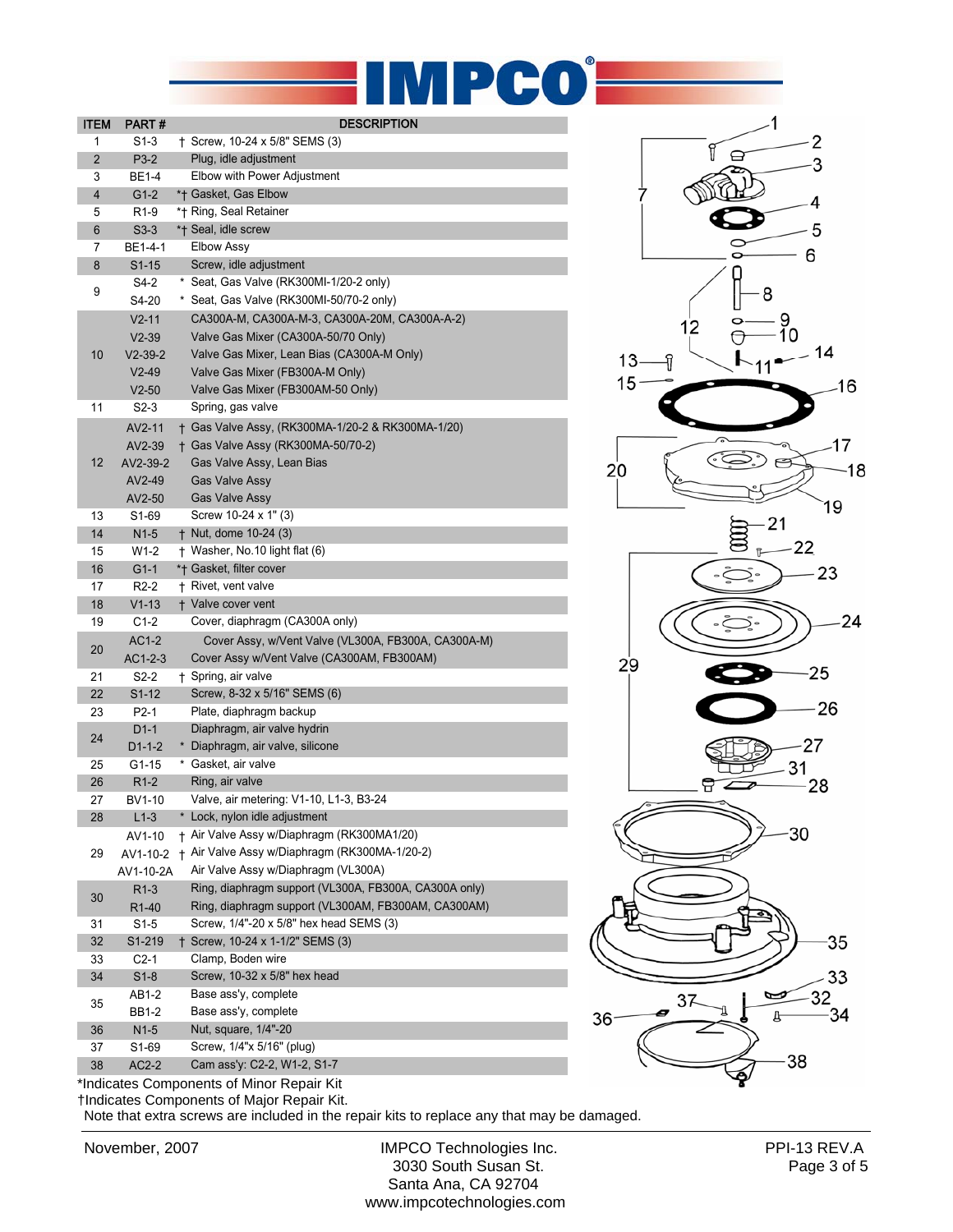

## **REBUILD INSTRUCTIONS**

## **Disassembly**

- 1. Remove 3 Dome Nuts and 3 Cover Screws.
- 2. Remove Cover and air filter (if applicable).
- 3. Remove 3 Hex Head Bolts mounting the carburetor to adaptor.
- 4. Remove 3 Screws and Elbow Assy.
- 5. Remove Gas Valve assembly by backing out idle adjust screw.
- 6. Remove 3 Screws in legs of base to complete disassembly.
- 7. Minor Repair Kit Only: Disassemble Air Valve Assembly.
- 8. Clean all parts thoroughly with a safety solvent. Do not use harsh solvents such as brake or carburetor cleaner on any of the non-metallic components as they will damage the material.

## **Reassembly**

- 1. Open the repair kit. Identify all components and verify that the kit is complete. Match the new replacement parts to the old.
- 2. Minor Repair Kit Only: Replace the Diaphragm and Gasket in the Air Valve Assy and reassemble using 6 Screws. Torque to 18-22 in-lbs. Replace the Gas Valve Seat on the Gas Valve Assembly.
- 3. Press the new Valve Cover Vent over the Rivet in the Valve Cover. Note: A new Rivet is included in the repair kit in the event the old one is damaged. If replacement is necessary, drill out the old and install the new one using a rivet gun.
- 4. Hold cover underside up and place the Air Valve Spring on guide.
- 5. Place the Air Valve Assembly on the Spring and push down onto guide. Holding these parts together with one hand, place Gas Valve Assembly in position in the Cover and screw in Idle Screw in to engage threads in the Air Valve. Screw in until tip of the Screw is flush with Nylon Lock on underside of Air Valve. The assembly is now held together by the Idle Screw. Note: The Nylon Lock was used on older models to prevent the Idle Adjustment Screw from vibrating loose. Newer applications use thread lock to secure the Idle Adjustment Screw.
- 6. Note the Diaphragm Cover has 3 clearance holes and 3 tapped holes on the perimeter. The Diaphragm Support Ring also has 3 clearance and 3 tapped holes.
- 7. Place the three 1" screws through the clearance (untapped) holes in the Cover, then through the Gasket and the Diaphragm and thread them in the 3 tapped holes in the Diaphragm Support Ring, flat side up. Tighten Screws lightly.
- 8. Turn this assembly upside down and place 3 Screws in the legs of the Base Assembly and thread into the 3 tapped holes in the Cover. Torque to 36 +/-2 in-lbs. Remove the three 1" Screws from the Cover. The Diaphragm Support Ring should now be seated on the Base Assembly and the Diaphragm should have a slight amount of bag.
- 9. Tighten the Idle Adjust Screw until the rubber washer touches the top of the gas port. When set in this position there should be a slight gap between Air Valve ring and lifter (approximately .005" to .010").
- 10. Replace the Elbow Assembly with a new Gasket and Seals over the Idle Screw and fasten it to the Cover with three  $\frac{1}{2}$ " screws. Torque to 30 +/- 2 in-lbs. Lubricate the Gas Valve with a light film of petroleum jelly or Vaseline to ensure free movement.
- 11. Push up on the Air Valve Assembly to check freedom of movement—it must not bind, hang up or have a rough travel. If a slight drag exists, grasp the air valve and wobble it to all sides. This should position the Gas Valve in the port so it moves smoothly.
- 12. Mount Air Cleaner (if equipped) with new gasket.
- 13. If necessary, remove Idle Adjustment Plug and adjust idle to engine manufacturer's specifications. Once completed, replace Plug and torque to 20 in-lbs.